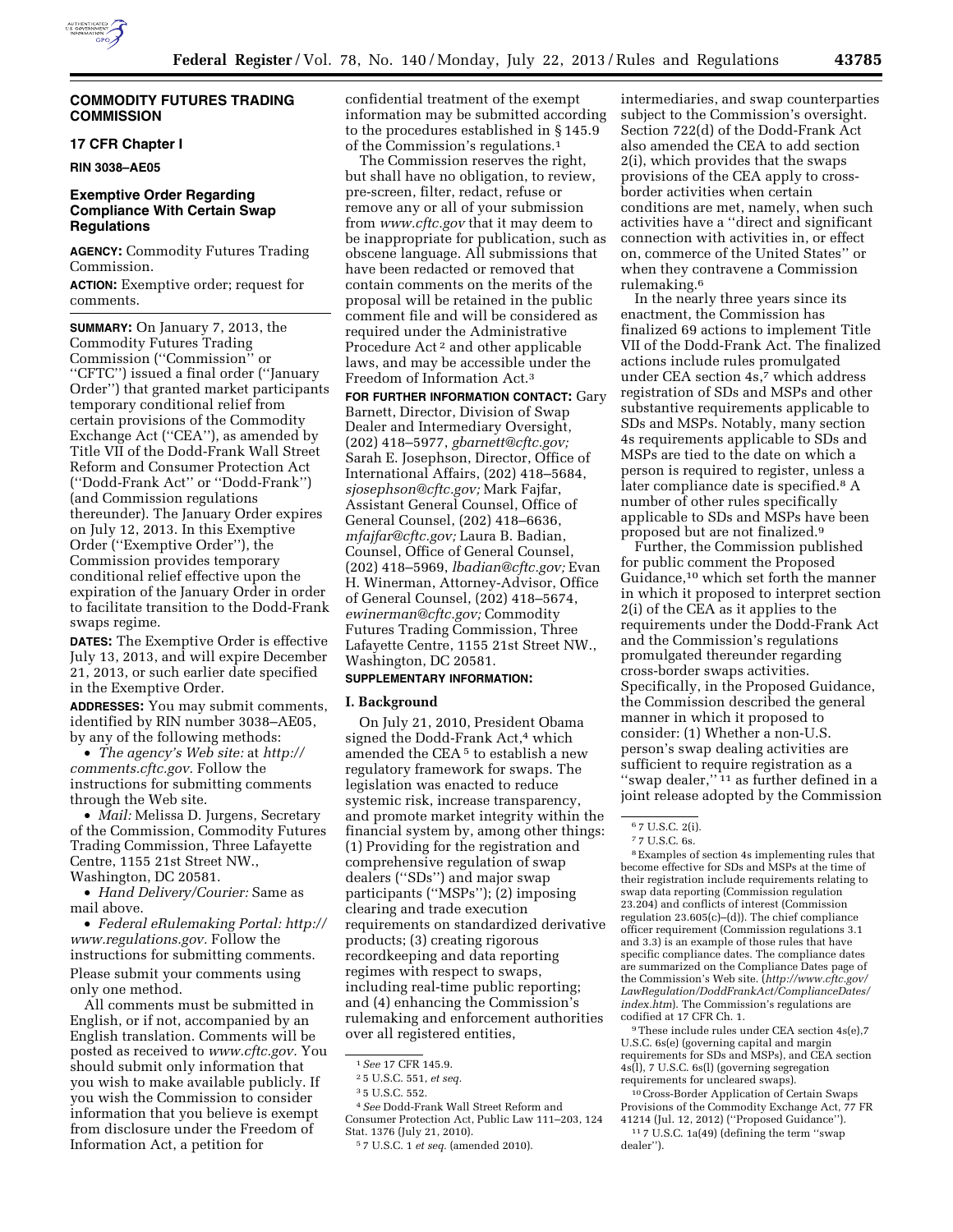and the Securities and Exchange Commission (''SEC'') (collectively, the ''Commissions''); 12 (2) whether a non-U.S. person's swap positions are sufficient to require registration as a "major swap participant,"<sup>13</sup> as further defined in the Final Entities Rules; and (3) the treatment of foreign branches, agencies, affiliates, and subsidiaries of U.S. SDs and U.S. branches of non-U.S. SDs. The Proposed Guidance also generally described the policy basis and procedural framework underlying the Commission's determination to allow compliance with a comparable regulatory requirement of a foreign jurisdiction to substitute for compliance with the requirements of the CEA and Commission regulations thereunder. Last, the Proposed Guidance set forth the manner in which the Commission proposed to interpret section 2(i) of the CEA as it applies to the clearing, trading, and certain reporting requirements under the Dodd-Frank Act with respect to swaps between counterparties that are not SDs or MSPs.

Contemporaneously with the Proposed Guidance, the Commission published the Exemptive Order Regarding Compliance With Certain Swap Regulations (''Proposed Order'') 14 pursuant to section 4(c) of the CEA, in order to foster an orderly transition to the new swaps regulatory regime and to provide market participants greater certainty regarding their obligations with respect to cross-border swaps activities prior to finalization of the Proposed Order. The Proposed Order would have granted temporary relief from certain swaps provisions of Title VII of the Dodd-Frank Act.

On January 7, 2013, the Commission published the Final Exemptive Order Regarding Compliance with Certain Swap Regulations (''January Order''),15 which finalized the Proposed Order, with modifications, and granted temporary relief from certain swaps provisions of Title VII of the Dodd-Frank Act. In particular, the January Order: (1) Applies, for purposes of the January Order, a definition of the term ''U.S. person'' based on the counterparty criteria set forth in CFTC Letter No. 12– 22,16 with certain modifications; (2)

provides relief concerning SD de minimis and MSP threshold calculations; (3) classifies, for purposes of the January Order, requirements of the CEA and Commission regulations as either ''Entity-Level Requirements'' or ''Transaction-Level Requirements;'' (4) allows non-U.S. persons that register as SDs or MSPs to delay compliance with certain Entity-Level Requirements and Transaction-Level Requirements; and (5) allows foreign branches of U.S. SDs or MSPs to delay compliance with certain Transaction-Level Requirements. The January Order was effective December 21, 2012, and expires July 12, 2013.

## **II. Need for Further Exemptive Relief With Request for Comments**

In issuing the January Order, the Commission attempted to be responsive to industry's concerns regarding implementation and thereby ensure that market practices would not be unnecessarily disrupted during the transition to the new swaps regulatory regime. At the same time, however, the Commission endeavored to comply with the Congressional mandate to implement the new SD and MSP regulatory scheme in a timely manner. Accordingly, the January Order was carefully tailored both in scope and duration in order to strike the proper balance between these competing demands.

Following the issuance of the January Order, Commission staff addressed various implementation issues through no-action letters and interpretative letters in order to ensure a smooth transition to the new swaps regulatory regime. Furthermore, the Commission and its staff have closely consulted with SEC staff and with foreign regulators in an effort to harmonize cross-border regulatory approaches. As a result, significant progress has been made towards implementation of the Dodd-Frank swaps regime. Under these circumstances, the Commission does not believe that an extension of the January Order is necessary or appropriate. The Commission believes, however, that further transitional relief is necessary in order to avoid unnecessary market disruptions and to facilitate market participants' transition to the new Dodd-Frank swaps regime. Specifically, with the expiration of the January Order, the temporary definition of the term ''U.S. person'' will no longer be available. As a result, market participants will need additional time to adjust their operational and compliance systems in order to incorporate the revised scope of the term ''U.S. person.''

The Commission also recognizes that implementation of the Commission's substituted compliance program would benefit from additional time.17 Under this ''substituted compliance program,'' the Commission may determine that certain laws and regulations of a foreign jurisdiction are comparable to, and as comprehensive as, a corresponding category of U.S. laws and regulations.18 A finding of comparability, however, may not be possible at this time for a number of reasons, including that the foreign jurisdiction has not yet implemented or finalized particular requirements and that the Commission does not have sufficient information to make the comparability determinations (''Substituted Compliance Determinations''). Moreover, the Commission has only recently received requests for Substituted Compliance Determinations from parties located in Australia, Canada, the European Union, Hong Kong, Japan, and Switzerland.19

The Commission is issuing the Exemptive Order today, with a request for comments, as it is cognizant that, in the absence of immediate exemptive relief, market participants will be faced with significant legal uncertainty and the risk of adverse consequences to their global business, especially in light of the ongoing discussions with foreign regulatory entities and their evolving regulatory regimes. For all of the foregoing reasons, the Commission finds that public notice and comment on this Exemptive Order would be impracticable, unnecessary, and contrary to the public interest.20

Because the Commission understands that the transition to the Guidance is complex and could apply in varied ways to different situations, the Commission is seeking public comment on any issues that are not fully addressed by the Exemptive Order. Thus, the Exemptive Order is effective as of July 13, 2013, and the Commission is soliciting comments for 30 days. The

20*See* 5 U.S.C. 553(b)(B).

<sup>12</sup>*See* Further Definition of 'Swap Dealer,' 'Security-Based Swap Dealer,' 'Major Swap Participant,' 'Major Security-Based Swap Participant' and 'Eligible Contract Participant,' 77 FR 305969 (May 23, 2012) (''Final Entities Rules'').

<sup>13</sup> 7 U.S.C. 1a(33) (defining the term ''major swap participant'').

<sup>14</sup> 77 FR 41110 (Jul. 12, 2012).

<sup>15</sup> 78 FR 858 (Jan. 7, 2013).

<sup>16</sup>CFTC Division of Swap Dealer and Intermediary Oversight, Re: Time-Limited No-Action Relief: Swaps Only With Certain Persons to be Included in Calculation of Aggregate Gross

Notional Amount for Purposes of Swap Dealer De Minimis Exception and Calculation of Whether a Person is a Major Swap Participant, No-Action Letter No. 12–22 (Oct. 12, 2012).

<sup>17</sup>*See* Interpretive Guidance and Policy Statement Regarding Compliance with Certain Swap Regulations, (''Guidance''), adopted concurrently with the Exemptive Order.

<sup>18</sup>As stated in the Guidance, any comparability analysis will be based on a comparison of specific foreign requirements against specific related CEA provisions and Commission regulations in 13 categories of regulatory obligations, considering certain factors described in the Guidance.

<sup>19</sup>The Commission notes that of 78 SDs and two MSPs registered as of June 14, 2013, 33 SDs are from six non-U.S. jurisdictions: Twenty from the European Union; five from Australia; five from Canada; one from Japan; one from Hong Kong; and one from Switzerland.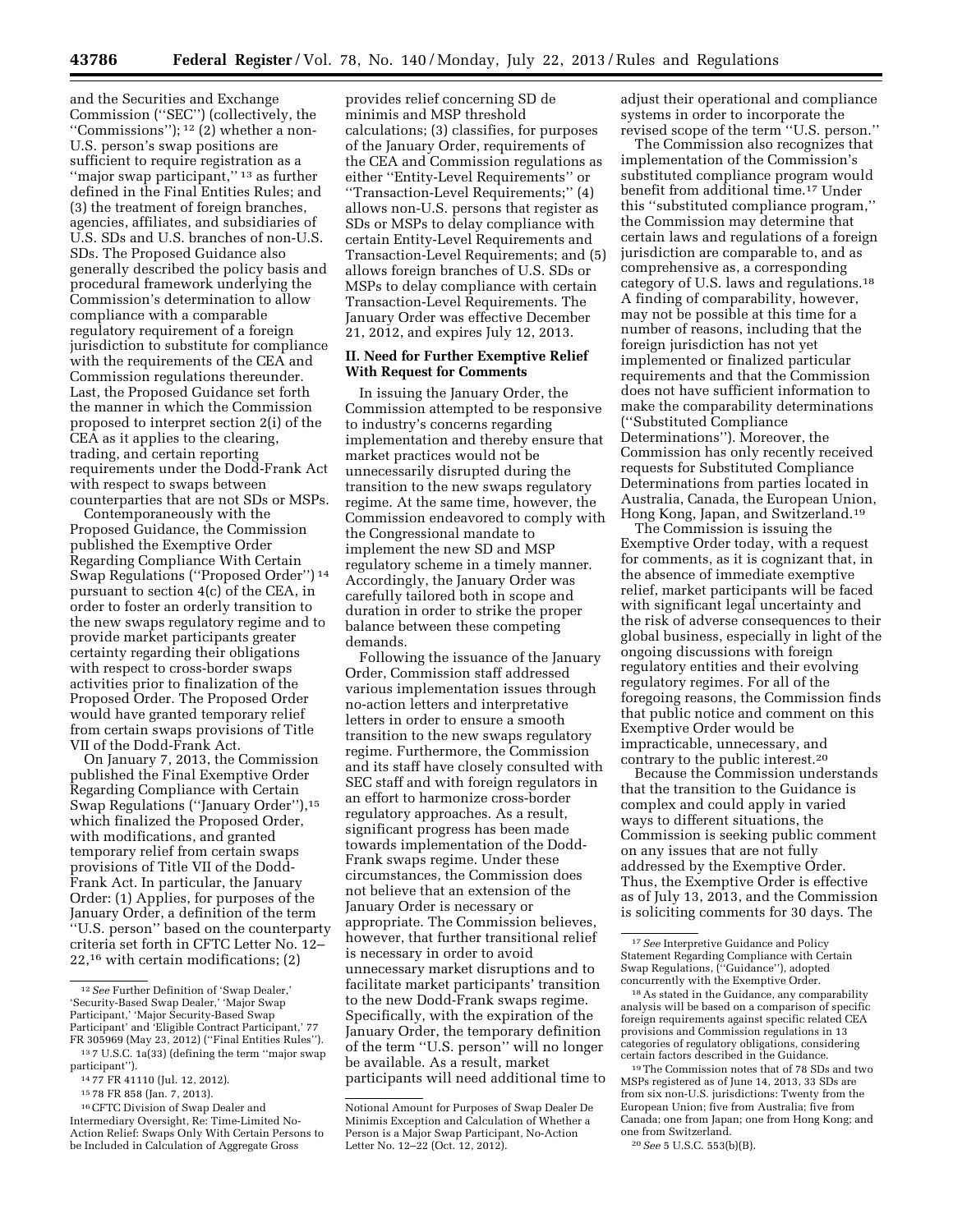Commission will take into consideration 1.3(ggg)(4) sets forth a de minimis arguments made in all comments received and make adjustments to the Exemptive Order, as necessary.

In summary, like the January Order, the Exemptive Order will provide targeted, time-limited relief from certain Dodd-Frank requirements to facilitate an orderly transition to the Dodd-Frank regulatory regime, while, at the same time, ensuring that the Dodd-Frank swaps market reform is implemented without undue delay.

## **III. Scope of Exemptive Order**

## *A. Definition of ''U.S. Person'' and Phase-In of Guaranteed Affiliates and ''Affiliate Conduits''*

As discussed above, the Commission recognizes that market participants may need additional time to facilitate their transition to the interpretation of the term ''U.S. person.'' Accordingly, under the Exemptive Order, the definition of the term "U.S. person" contained in the January Order will continue to apply from July 13, 2013 (the date on which the Exemptive Order is effective) until 75 days after the Final Guidance is published in the **Federal Register**. The Commission expects that this step, and the other relief provided in this Exemptive Order, will substantially address concerns regarding the complexity of implementing the swap requirements for the interim period during which the Exemptive Order is in effect. In addition, guaranteed affiliates and affiliate conduits do not need to comply with Transaction-Level Requirements relating to swaps with non-U.S. persons and foreign branches of U.S. swap dealers and MSPs until 75 days after the Final Guidance is published in the **Federal Register**.

### *B. De Minimis Calculation*

The Commission has adopted final rules and interpretive guidance implementing the statutory definitions of the terms ''swap dealer'' and ''major swap participant'' in CEA sections  $1a(49)$  and  $1a(33).<sup>21</sup>$  The Final Entities Rules delineate the activities that cause a person to be an SD and the level of swap positions that cause a person to be an MSP. In addition, the Commission has adopted rules concerning the statutory exceptions from the definition of an SD, including the de minimis exception.22 Commission regulation

threshold of swap dealing, which takes into account the notional amount of a person's swap dealing activity over the prior 12 months.23 When a person engages in swap dealing transactions above that threshold, the person meets the SD definition in section 1a(49) of the CEA.24 Commission regulations  $1.3(iii)(1)$  and  $1.3(iii)(1)$  set forth swap position thresholds for the MSP definition in Commission regulation 1.3(hhh). When a person holds swap positions above those thresholds, such person meets the MSP definition in section 1a(39) of the CEA.

As described in the January Order, the Commission believed it appropriate to provide, during the pendency of the Commission's cross-border interpretive guidance, temporary relief for non-U.S. persons (regardless of whether the non-U.S. persons' swap obligations are guaranteed by U.S. persons) from the requirement that a person include all its swaps in its calculation of the aggregate gross notional amount of swaps connected with its swap dealing activity for SD purposes or in its calculations for MSP purposes.25 In order to facilitate an orderly transition to the revised scope of the term ''U.S. person,'' the Exemptive Order provides that until 75 days after the Guidance is published in the

24Under Commission regulations 3.10(a)(1)(v)(C) and 23.21, a person is required to register as an SD when, on or after October 12, 2012, the person falls within the definition of an SD. However, the rule defining ''swap dealer'' includes a de minimis threshold so that an entity is not an SD if it, together with the entities controlling, controlled by, and under common control with it, engages in swap dealing activity during the prior 12 months in an aggregate gross notional amount of less than the specified thresholds. The rule further specifies that swap dealing activity engaged in before the effective date of both the ''swap dealer'' and ''swap'' definition rules (*i.e.,* before October 12, 2012) does not count toward the de minimis threshold. The rule also provides that an entity that exceeds the de minimis threshold must register as an SD two months after the end of the month in which it exceeds the threshold. *See* Commission regulation  $1.3(ggg)(4)$ .

25On the other hand, the Commission believes that it is not appropriate to provide a non-U.S. person with relief from the registration requirement when the aggregate level of its swap dealing with U.S. persons, as that term is defined in the Guidance, exceeds the de minimis level of swap dealing, or when the level of its swap positions with U.S. persons, again as that term is defined above, exceeds one of the MSP thresholds. In the Commission's view, such relief from the registration requirement is inappropriate when a level of swaps activities that is substantial enough to require registration as an SD or an MSP when conducted by a U.S. person, is conducted by a non-U.S. person with U.S. persons as counterparties.

**Federal Register**, a non-U.S. person (regardless of whether the non-U.S. person's swaps obligations are guaranteed by U.S. persons) does not need to include in its calculation of the aggregate gross notional amount of swaps connected with its swap dealing activity for purposes of Commission regulation 1.3(ggg)(4) or in its calculation of whether it is an MSP for purposes of Commission regulation 1.3(hhh), any swaps where the counterparty is a non-U.S. person, or any swap where the counterparty is a foreign branch of a U.S. person that is registered as a swap dealer.

### *C. Aggregation*

Commission regulation 1.3(ggg)(4) requires that a person include, in determining whether its swap dealing activities exceed the de minimis threshold, the aggregate notional value of swap dealing transactions entered by its affiliates under common control. Under the January Order, a non-U.S. person that is engaged in swap dealing activities with U.S. persons as of the effective date of the January Order is not required to include, in its calculation of the aggregate gross notional amount of swaps connected with its swap dealing activity for purposes of Commission regulation 1.3(ggg)(4), the aggregate gross notional amount of swaps connected with the swap dealing activity of its U.S. affiliates under common control.26 Further, a non-U.S. person that is engaged in swap dealing activities with U.S. persons as of the effective date of the January Order and is an affiliate under common control with a person that is registered as an SD is also not required to include, in its calculation of the aggregate gross notional amount of swaps connected with its swap dealing activity for purposes of Commission regulation 1.3(ggg)(4), the aggregate gross notional amount of swaps connected with the swap dealing activity of any non-U.S. affiliate under common control that is either (i) engaged in swap dealing activities with U.S. persons as of the effective date of the January Order or (ii) registered as an SD. Also, under the January Order, a non-U.S. person is not required to include, in its calculation of the aggregate gross notional amount of swaps connected with its swap dealing

<sup>21</sup> 7 U.S.C. 1a(49) and 1a(33). *See* Final Entities Rules.

 $22$  Section 1a(49)(D) of the CEA, 7 U.S.C. 1a(49)(D), provides that ''[t]he Commission shall exempt from designation as a swap dealer an entity that engages in a de minimis quantity of swap dealing in connection with transactions with or on behalf of its customers. The Commission shall

promulgate regulations to establish factors with respect to the making of this determination to exempt." This provision is implemented in<br>Commission regulation 1.3(ggg)(4).

<sup>&</sup>lt;sup>23</sup> As used in the Exemptive Order, the meaning of the term ''swap dealing'' is consistent with that used in the Final Entities Rules.

 $^{\rm 26}$  For this purpose, the Commission construes ''affiliates'' to include persons under common control as stated in the Commission's final rule further defining the term ''swap dealer,'' which defines control as ''the possession, direct or indirect, of the power to direct or cause the direction of the management and policies of a person, whether through the ownership of voting securities, by contract or otherwise.'' *See* Final Entities Rules, 77 FR at 30631 n. 437.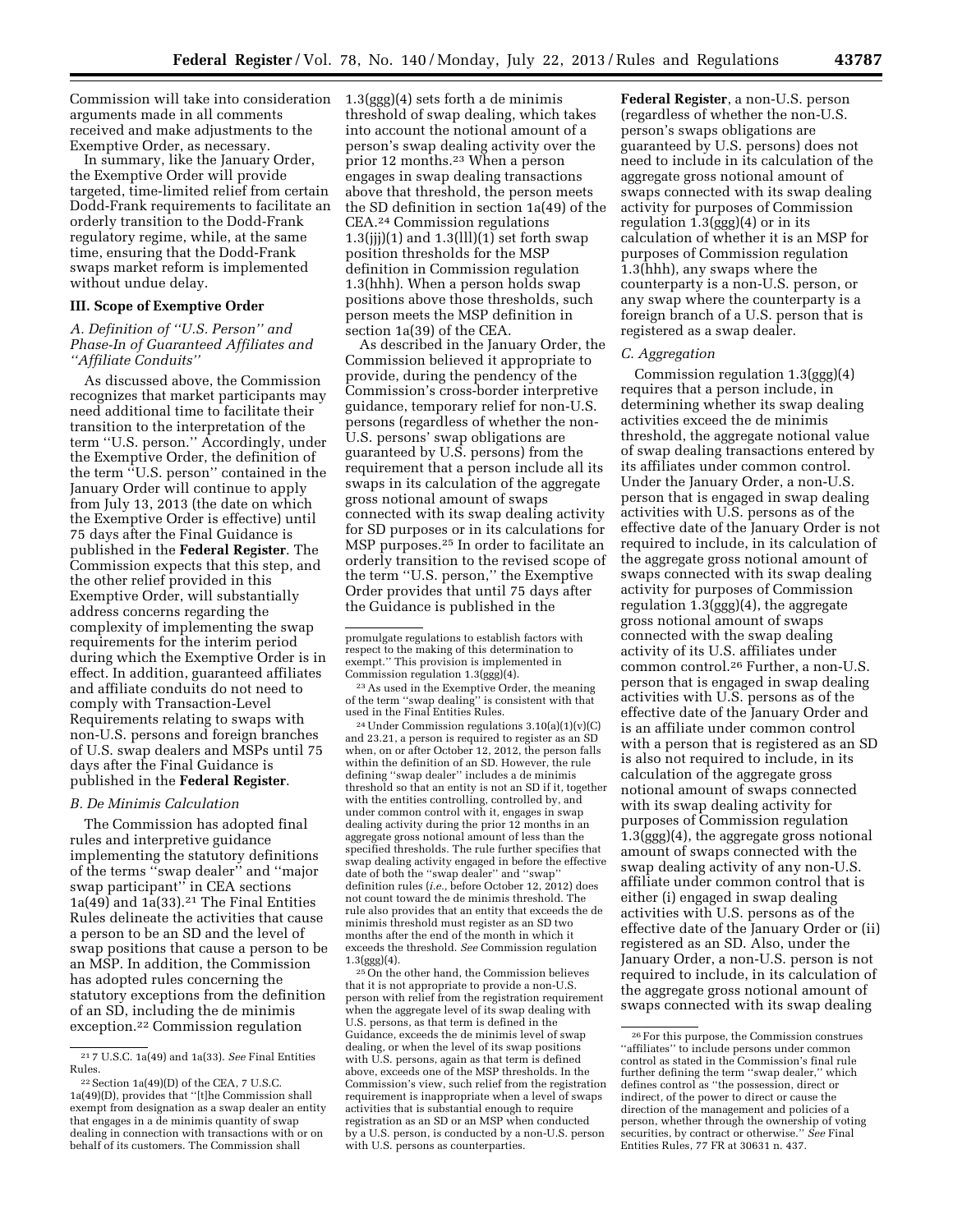activity for purposes of Commission regulation 1.3(ggg)(4), the aggregate gross notional amount of swaps connected with the swap dealing activity of its non-U.S. affiliates under common control with other non-U.S. persons as counterparties.

In order to facilitate transition to the expanded scope of the term ''U.S. person,'' the Exemptive Order allows all non-U.S. persons to apply the aggregation principle applied in the January Order until 75 days after the Guidance is published in the **Federal Register**.

### *D. Swap Dealer Registration*

A non-U.S. person that was previously exempt from registration as an SD because of the temporary relief extended to such person under the Commission's January Order, but that is required to register as an SD under Commission regulation 1.3(ggg)(4) because of changes to the scope of the term ''U.S. person'' or changes in the de minimis SD calculation or aggregation for purposes of the de minimis calculation, is not required to register as an SD until two months after the end of the month in which such person exceeds the de minimis threshold for SD registration.

### *E. Entity-Level and Transaction-Level Requirements*

#### 1. Categorization

For purposes of the Exemptive Order, the Dodd-Frank swaps provisions applicable to SDs and MSPs are categorized as Entity-Level or Transaction-Level Requirements in the same way as they are categorized in the Guidance.27 In particular, for purposes of the Exemptive Order, Entity-Level Requirements consist of: (1) Capital adequacy; (2) chief compliance officer; 28 (3) risk management; 29 (4) swap data recordkeeping; 30 and (5) swap data repository (''SDR'') Reporting.31 The Transaction-Level Requirements consist of: (1) Clearing and swap processing; 32 (2) margin and segregation requirements for uncleared

swaps; (3) trade execution;  $33(4)$  swap trading relationship documentation; 34 (5) portfolio reconciliation and compression; 35 (6) real-time public reporting; 36 (7) trade confirmation; 37 (8) daily trading records; 38 and (9) external business conduct standards.39 Under the Guidance, Transaction-Level Requirements (1) to (8) are the ''Category A Transaction-Level Requirements,'' while external business conduct standards are the ''Category B Transaction-Level Requirements.''

The Commission notes that it has not yet finalized regulations regarding capital adequacy or margin and segregation for uncleared swaps. In the event that the Commission finalizes regulations regarding capital adequacy or margin and segregation for uncleared swaps before December 21, 2013, non-U.S. SDs and non-U.S. MSPs would comply with such requirements in accordance with any compliance date provided in the relevant rulemaking.

2. Application of Entity-Level Requirements

i. Application to non-U.S. SDs and non-U.S. MSPs

As described in the Guidance, non-U.S. SDs and non-U.S. MSPs can generally comply with specified Entity-Level Requirements by complying with regulations of the jurisdiction in which the non-U.S. SD or non-U.S. MSP is established, assuming the Commission has made a Substituted Compliance Determination with respect to the particular regulatory regime.40 In addition to SDs in the United States, there are provisionally registered SDs

39 17 CFR 23.400 to 23.451.

40As detailed in the Guidance, non-U.S. SDs and MSPs may generally rely on substituted compliance with respect to capital adequacy, chief compliance officer, risk management, and certain swap data recordkeeping. Non-U.S persons may also generally rely on substituted compliance with respect to SDR reporting and certain aspects of swap data recordkeeping relating to complaints and marketing and sales materials, but only for transactions with non-U.S. counterparties.

that are established in Australia, Canada, the European Union, Hong Kong, Japan, and Switzerland. Market participants or regulators in all of these jurisdictions have recently submitted requests for Substituted Compliance Determinations. Given that the Guidance is being issued now, and that the Commission did not receive any submissions in support of Substituted Compliance Determinations with sufficient time to review them and reach a final determination, the Commission has determined to temporarily delay compliance with Entity-Level Requirements in these jurisdictions. Accordingly, under the Exemptive Order, a non-U.S. SD or non-U.S. MSP established in Australia, Canada, the European Union, Hong Kong, Japan or Switzerland may defer compliance with any Entity-Level Requirement for which substituted compliance would be possible, as described in the Commission's Guidance, until the earlier of December 21, 2013 or 30 days following the issuance of a Substituted Compliance Determination for the relevant regulatory requirements of the jurisdiction in which the non-U.S. SD or non-U.S. MSP is established.41

Under the January Order, non-U.S. SDs and non-U.S. MSPs are required to comply with SDR Reporting for all swaps with U.S. counterparties. However, non-U.S. SDs and non-U.S. MSPs that are not part of an affiliated group in which the ultimate parent entity is a U.S. SD, U.S. MSP, U.S. bank, U.S. financial holding company or U.S. bank holding company are relieved, during the pendency of the January Order, from complying with the SDR Reporting requirements for swaps with non-U.S. counterparties. In order to facilitate the transition to fully compliant SDR Reporting, the Commission will provide non-U.S. SDs and non-U.S. MSPs established in Australia, Canada, the European Union, Hong Kong, Japan or Switzerland that are not part of an affiliated group in which the ultimate parent entity is a U.S. SD, U.S. MSP, U.S. bank, U.S. financial holding company, or U.S. bank

<sup>27</sup>Because, as described in the Guidance, substituted compliance is not possible with respect to Large Trader Reporting (''LTR'') requirements (*i.e.,* non-U.S. persons that are subject to part 20 of the Commission's regulations would comply with it in the same way that U.S. persons comply), LTR requirements are not included within the term ''Entity-Level Requirements'' for purposes of the Exemptive Order.

<sup>28</sup> 17 CFR 3.3.

<sup>29</sup> 17 CFR 23.600, 23.601, 23.602, 23.603, 23.605, 23.606, 23.608, and 23.609.

<sup>30</sup> 17 CFR 1.31, 23.201 and 23.203.

<sup>31</sup> 17 CFR parts 45 and 46.

<sup>32</sup> 17 CFR 23.506, 23.610, and part 50.

<sup>33</sup>The Commission has adopted regulations for determining when a swap is ''available to trade'' and a compliance schedule for the trade execution requirement that applies when a swap subject to mandatory clearing is available to trade. At the present time, no swap either has been determined to be made available to trade or is subject to the trade execution requirement. *See* Process for a Designated Contract Market or Swap Execution Facility To Make a Swap Available to Trade, Swap Transaction Compliance and Implementation Schedule, and Trade Execution Requirement Under the Commodity Exchange Act, 78 FR 33606 (Jun. 4, 2013). *See* CEA section 2(h)(8) and 17 CFR 37.12 or 38.11.

<sup>34</sup> 17 CFR 23.504 and 23.505.

<sup>35</sup> 17 CFR 23.502 and 23.503.

<sup>36</sup> 17 CFR 23.205 and part 43.

<sup>37</sup> 17 CFR 23.501.

<sup>38</sup> 17 CFR 23.202.

<sup>41</sup>The Commission anticipates that non-U.S. SDs/ MSPs may require additional time after a Substituted Compliance Determination in order to phase in compliance with the relevant requirements of the jurisdiction in which the non-U.S. SDs or MSP is established. The Commission and its staff intend to address the need for any further transitional relief in connection with the subject Substituted Compliance Determination.

In addition, if an SD or MSP established in another jurisdiction files a request for registration before December 21, 2013, the Commission may consider a request for deferring compliance with the Entity-Level Requirements if a substituted compliance request is filed concurrently with the application.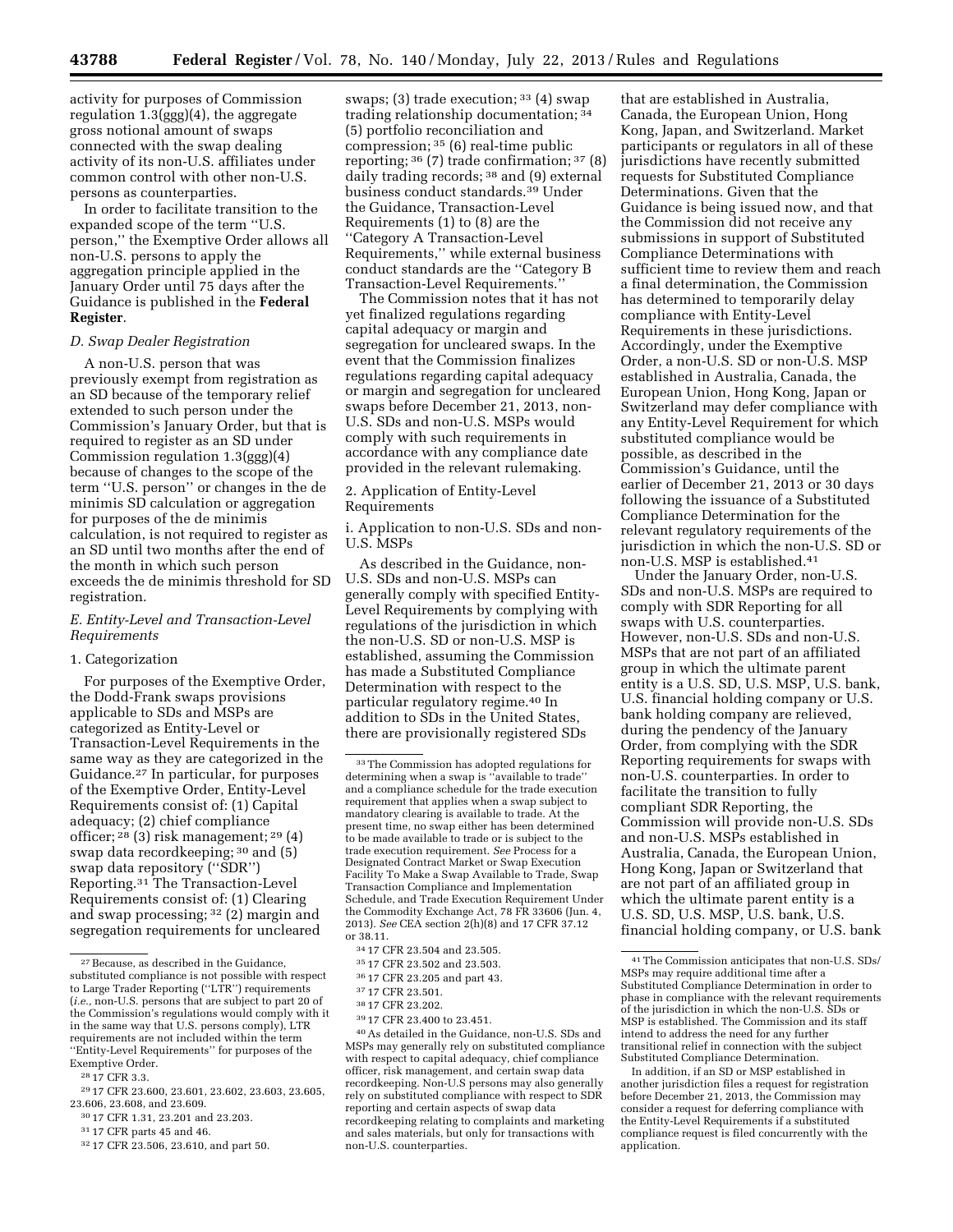holding company with temporary relief from the SDR reporting requirements of part 45 and part 46 of the Commission's regulations with respect to swaps with non-U.S. counterparties on the condition that, during the relief period: (i) Such non-U.S. SDs and non-U.S. MSPs are in compliance with the swap data recordkeeping and reporting requirements of their home jurisdictions; or (ii) where no swap data reporting requirements have been implemented in their home jurisdictions, such non-U.S. SDs and non-U.S. MSPs comply with the recordkeeping requirements of Commission regulations 45.2, 45.6, 46.2 and 46.4. This relief will expire the earlier of December 21, 2013 or, in the event of a Substituted Compliance Determination for the regulatory requirements of parts 45 and 46 for the jurisdiction in which the non-U.S. SD or non-U.S. MSP is established, 30 days following the issuance of such Substituted Compliance Determination.

3. Application of Transaction-Level Requirements

i. Application to U.S. SDs and MSPs

Generally, U.S. SDs and MSPs must comply with all Transaction-Level Requirements that are in effect. As described in the Guidance, however, a foreign branch of a U.S. SD or MSP that enters into a swap with a non-U.S. counterparty would be able to comply with the requirements of the local law and regulations in the foreign location of the branch in lieu of compliance with Category A Transaction-Level Requirements if the Commission has made a Substituted Compliance Determination with respect to those regulatory requirements. Additionally, as described in the Guidance, a foreign branch of a U.S. bank that is an SD or MSP need not comply with Category B Transaction-Level Requirements unless its swap counterparty is a U.S. person other than a foreign branch of a U.S. bank that is an SD or MSP.

Given that the Guidance is being issued now, and that the Commission did not receive any submissions in support of Substituted Compliance Determinations with sufficient time to review them and reach a final determination, the Commission has determined to temporarily defer compliance with the Category A Transaction-Level Requirements by foreign branches of U.S. banks if they are located in any of the six jurisdictions for which the Commission has received, or expects to receive in the near term, a request for substituted compliance determinations, for

transactions for which substituted compliance is possible under the Guidance for such entities.42 Accordingly, under the Exemptive Order, a foreign branch 43 of a U.S. bank that is an SD or MSP, and which is located in Australia, Canada, the European Union, Hong Kong, Japan, or Switzerland, may comply with any law and regulations of the jurisdiction where the foreign branch is located (and only to the extent required by such jurisdiction) in lieu of complying with any Category A Transaction-Level Requirement for which substituted compliance would be possible under the Guidance (other than a clearing requirement under CEA section 2(h)(1), Commission regulations under part 50, and Commission regulation 23.506; a trade execution requirement under CEA section 2(h)(8) and regulation 37.12 or 38.11; 44 or a real-time reporting requirement under part 43 of the Commission regulations for swaps with guaranteed affiliates 45 of a U.S. person),

The Commission notes that Transaction-Level Requirements apply on a transaction-by-transaction basis. As described in the Guidance, if a Substituted Compliance Determination is applicable to the jurisdiction in which a foreign branch of a U.S. bank is located for the relevant regulatory requirements and the branch enters into a swap (either in the jurisdiction in which it is located or another jurisdiction), then the branch can elect to comply with either the regulatory regime of the jurisdiction in which it is located for which the Substituted Compliance Determination has been made, or the comparable Category A Transaction-Level Requirements.

43For purposes of this Exemptive Order, market participants must use the term ''foreign branch'' and the interpretation of when a swap is with a foreign branch set forth in the Guidance. *See*  Guidance regarding the types of offices which the Commission would consider to be a ''foreign branch'' of a U.S. bank, and the circumstances in which a swap is with such foreign branch.

44The Commission has adopted regulations for determining when a swap is ''available to trade'' and a compliance schedule for the trade execution requirement that applies when a swap subject to mandatory clearing is available to trade. At the present time, no swap either has been determined to be made available to trade or is subject to the trade execution requirement. *See* Process for a Designated Contract Market or Swap Execution Facility To Make a Swap Available to Trade, Swap Transaction Compliance and Implementation Schedule, and Trade Execution Requirement Under the Commodity Exchange Act, 78 FR 33606 (Jun. 4, 2013). *See* CEA section 2(h)(8) and 17 CFR 37.12 or 38.11.

45As used in the Exemptive Order, the term ''guaranteed affiliate'' refers to a non-U.S. person that is affiliated with a U.S. person and guaranteed by a U.S. person. In addition, for purposes of the Exemptive Order, the Commission interprets the term ''guarantee'' generally to include not only traditional guarantees of payment or performance of

until the earlier of December 21, 2013 or 30 days following the issuance of a Substituted Compliance Determination for the relevant regulatory requirements of the country in which the foreign branch is located. For swaps transactions with guaranteed affiliates of a U.S. person, a foreign branch of a U.S. SD or MSP established in Australia, Canada, the European Union, Hong Kong, Japan or Switzerland may comply with the law and regulations of the jurisdiction where the foreign branch is located related to real-time reporting (and only to the extent required by such jurisdiction) in lieu of complying with the real-time reporting requirements of part 43 of the Commission regulations until September 30, 2013. In the case of swaps with guaranteed affiliates of a U.S. person, the Commission believes that it the real-time reporting requirements of part 43 of the Commission's regulations should be effective as expeditiously as possible in order to achieve their underlying statutory objectives. Therefore, the Commission has determined that it would not be in the public interest to further delay reporting under part 43 of the Commission's regulations with respect to such swaps beyond September 30, 2013.

With respect to a swap that is subject to the clearing requirement under CEA section  $2(h)(1)$ , Commission regulations under part 50, and Commission regulation 23.506, any foreign branch of a U.S. bank that is an SD or MSP that was not required to clear under the January Order may delay complying with such clearing requirement until 75 days after the publication of the Guidance in the **Federal Register**. As the Commission explained in the Clearing Requirement Determination proposal,46 the movement of swaps into central clearing by swap dealers has been taking place for many years. As part of the OTC Derivatives Supervisors' Group (''ODSG''), the Federal Reserve Bank of New York led an effort along with the primary supervisors of certain swap dealers 47 to enhance risk

46 77 FR 47170, 47209 (Aug. 7, 2012).

47The ODSG's group of 14 dealers included: Bank of America-Merrill Lynch; Barclays Capital; BNP Paribas; Citi; Credit Suisse; Deutsche Bank AG; Continued

<sup>42</sup> If an SD or MSP established in any other jurisdiction files an application for registration before December 21, 2013, the Commission may consider a request for deferring compliance with the Transaction-Level Requirements if a substituted compliance request is filed concurrently with the application.

the related swaps, but also other formal arrangements that, in view of all the facts and circumstances, support the non-U.S. person's ability to pay or perform its swap obligations with respect to its swaps. *See* Proposed Guidance, 77 FR at 41221 n. 47. The term ''guarantee'' encompasses the different financial arrangements and structures that transfer risk directly back to the United States. In this regard, it is the substance, rather than the form, of the arrangement that determines whether the arrangement should be considered a guarantee for purposes of the Exemptive Order.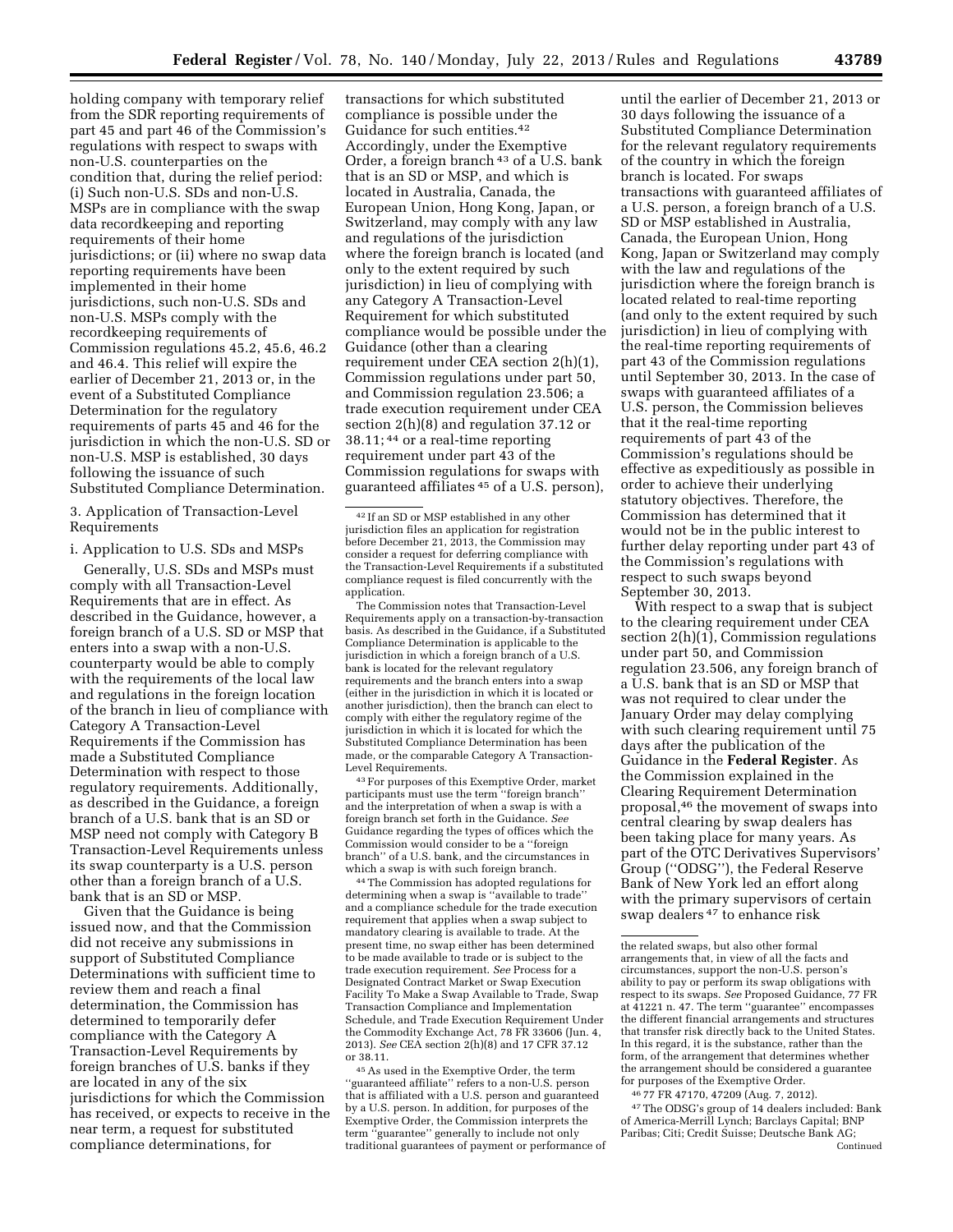mitigation practices for OTC derivatives, a key element of which was introduction of and commitment to central clearing of swaps, including clearing CDS (credit default swap) indices and interest rate swaps. Clearing is at the heart of the Dodd-Frank financial reform.48

With regard to the CDS indices that are subject to the Commission's clearing determination rules, SDs and other market participants have been working since 2008 to comply with their commitment to their ODSG supervisors to clear CDS. Similarly, while clearing of interest rate swaps began in the late 1990s, SDs and other market participants began committing in the mid-2000s to clear interest rate swaps in significant volumes. The SD commitments included both dealer-todealer clearing, as well as clearing by buy-side participants and others. Because SDs and MSPs have been committed to clearing their CDS and interest rate swaps for many years, and indeed have been voluntarily clearing for many years, any further delay of the Commission's clearing requirement is unwarranted.

In addition, under this Exemptive Order, a foreign branch of a U.S. SD or MSP located in any jurisdiction other than Australia, Canada, European Union, Hong Kong, Japan or Switzerland may comply with any law and regulations of the jurisdiction where the foreign branch is located (and only to the extent required by such jurisdiction) for the relevant Transaction-Level Requirement in lieu of complying with any Transaction-Level Requirement for which substituted compliance would be possible under the Commission's Guidance until 75 days after the publication of the Guidance in the **Federal Register**.

ii. Application to Non-U.S. SDs and Non-U.S. MSPs

As described in the Guidance, a non-U.S. SD or non-U.S. MSP should generally comply with the Category A Transaction-Level Requirements for its swaps with U.S. persons and with non-U.S. persons that are guaranteed by, or are affiliate conduits of,<sup>49</sup> a U.S. person (although substituted compliance would generally be available to a non-U.S. SD or non-U.S. MSP for transactions with (1) foreign branches of a U.S. bank that is an SD or MSP and (2) guaranteed affiliates or affiliate conduits of a U.S. person). Additionally, as described in the Guidance, a non-U.S. SD or non-U.S. MSP would generally need to comply with Category B Transaction-Level Requirements for all swaps with a U.S. person (other than a foreign branch of a U.S. bank that is an SD or an MSP).

Given that the Guidance is being issued now, and that the Commission did not receive any submissions in support of Substituted Compliance Determinations with sufficient time to review them and reach a final determination, the Commission has determined to temporarily defer compliance with the Category A Transaction-Level Requirements by non-U.S. SDs and non-U.S. MSPs established in any of the six jurisdictions for which the Commission has received, or expects to receive in the near term, a request for substituted compliance determinations for transactions for which substituted compliance is possible under the Guidance for such entities.50 Accordingly, under the Exemptive Order, a non-U.S. SD or non-U.S. MSP established in Australia, Canada, European Union, Hong Kong, Japan or Switzerland 51 may comply with any law and regulations of the home jurisdiction where such non-U.S. SD or non-U.S. MSP is established (and only to the extent required by such jurisdiction) in lieu of complying with any Category A Transaction-Level Requirement for which substituted compliance would be possible under the Commission's Guidance (other than a clearing requirement under CEA section 2(h)(1), Commission regulations under part 50, and Commission regulation 23.506; a trade execution requirement under CEA section 2(h)(8) and regulation 37.12 or 38.11; 52 or a real-

52The Commission has adopted regulations for determining when a swap is ''available to trade''

time reporting requirement under part 43 of the Commission regulations for swaps with guaranteed affiliates of a U.S. person), until the earlier of December 21, 2013 or 30 days following the issuance of a Substituted Compliance Determination for the relevant regulatory requirements of the jurisdiction in which the non-U.S. SD or non-U.S. MSP is established.<sup>53</sup> For swap transactions with guaranteed affiliates of a U.S. person under the Commission's Guidance, a non-U.S. SD or non-U.S. MSP established in Australia, Canada, the European Union, Hong Kong, Japan or Switzerland may comply with any law and regulations of the home jurisdiction where such non-U.S. SD or non-U.S. MSP is established related to real-time reporting requirements (and only to the extent required by such home jurisdiction) in lieu of complying with the real-time reporting requirements of part 43 of the Commission regulations, until September 30, 2013. In the case of swaps with guaranteed affiliates of a U.S. person, the Commission believes that the real-time reporting requirements of part 43 of the Commission's regulations should be effective as expeditiously as possible in order to achieve their underlying statutory objectives. Therefore, the Commission has determined that it would not be in the public interest to further delay reporting under part 43 of the Commission's regulations with respect to such swaps beyond September 30, 2013.

With respect to a swap that is subject to the clearing requirement under CEA section 2(h)(1), Commission regulations under part 50, and Commission regulation 23.506, any non-U.S. SD or non-U.S. MSP that was not required to clear under the January Order may delay complying with such clearing requirement until 75 days after the

Goldman Sachs & Co.; HSBC Group, J.P. Morgan; Morgan Stanley; The Royal Bank of Scotland Group; Société Générale; UBS AG; and Wells Fargo Bank N.A.

<sup>48</sup>*See* Clearing Requirement Determination under Section 2(h) of the CEA, 77 FR 74284, 74285 (Dec. 13, 2013).

<sup>49</sup>*See* Guidance regarding when a non-U.S. person generally would be considered to be an affiliate conduit.

<sup>50</sup>The Commission notes that Transaction-Level Requirements apply on a transaction-by-transaction basis. As described in the Guidance, if a Substituted Compliance Determination is applicable to the jurisdiction in which a non-U.S. SD or non-U.S. MSP is established and that entity enters into a swap (either in the jurisdiction in which it is established or another jurisdiction), then the entity can elect to comply with either the regulatory regime of the jurisdiction in which it is established for which the Substituted Compliance Determination has been made, or the comparable Category A Transaction-Level Requirements.

<sup>51</sup> If an SD or MSP established in any other jurisdiction files an application for registration before December 21, 2013, the Commission may consider a request for deferring compliance with the Transaction-Level Requirements if a substituted compliance request is filed concurrently with the application.

and a compliance schedule for the trade execution requirement that applies when a swap subject to mandatory clearing is available to trade. At the present time, no swap either has been determined to be made available to trade or is subject to the trade execution requirement. *See* Process for a Designated Contract Market or Swap Execution Facility To Make a Swap Available to Trade, Swap Transaction Compliance and Implementation Schedule, and Trade Execution Requirement Under the Commodity Exchange Act, 78 FR 33606 (Jun. 4, 2013). *See* CEA section 2(h)(8) and 17 CFR 37.12 or 38.11.

<sup>53</sup>The Commission anticipates that non-U.S. SD and MSPs may require additional time after a Substituted Compliance Determination in order to phase in compliance with the relevant requirements of the jurisdiction in which the non-US SD or MSP is established. The Commission and its staff intend to address the need for any further transitional relief at the time that the subject Substituted Compliance Determination is made.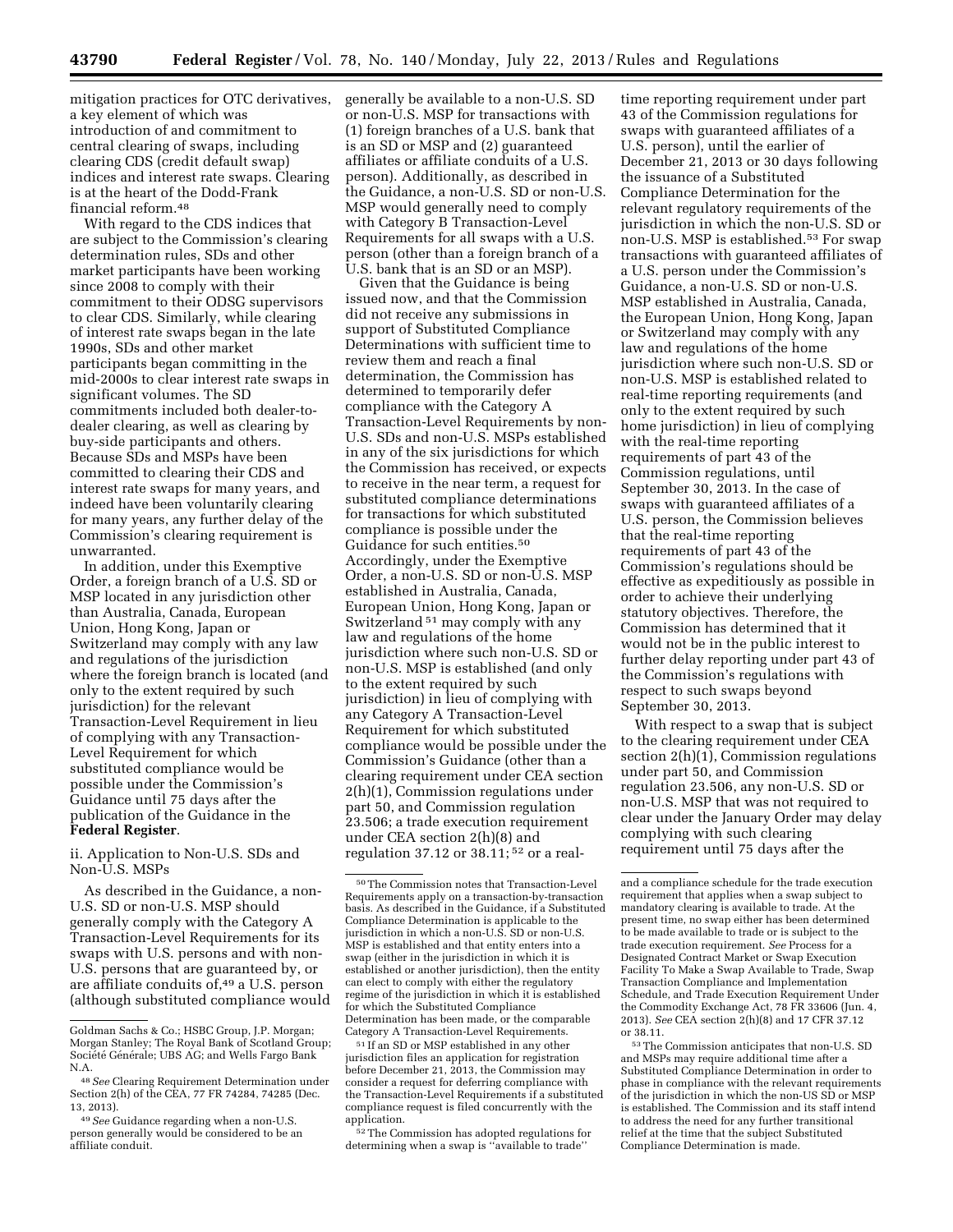publication of the Guidance in the **Federal Register**.54

In addition, under this Exemptive Order, for swaps transactions with guaranteed affiliates of a U.S. person, a non-U.S. SD or a non-U.S. MSP established in any jurisdiction other than Australia, Canada, European Union, Hong Kong, Japan or Switzerland may comply with any law and regulations of the home jurisdiction where such non-U.S. SD or non-U.S. MSP is established (and only to the extent required by such jurisdiction) in lieu of complying with any Transaction-Level Requirement for which substituted compliance would be possible under the Commission's Guidance until 75 days after the publication of the Guidance in the **Federal Register**.

iii. Application to Non-Registrants

Under this Exemptive Order, for swaps transactions between a guaranteed affiliate of a U.S. person (established in any jurisdiction outside the United States) that is not registered as a SD or MSP and another guaranteed affiliate of a U.S. person(established in any jurisdiction outside the United States) that is not registered as a SD or MSP, such non-registrants may comply with any law and regulations of the jurisdiction where they are established (and only to the extent required by such jurisdictions) for the relevant Transaction-Level Requirement in lieu of complying with any Transaction-Level Requirement for which substituted compliance would be possible under the Commission's Guidance until 75 days after the publication of the Guidance in the **Federal Register**.

## **IV. Section 4(c) of the CEA**

Section 4(c)(1) of the CEA authorizes the Commission to ''promote responsible economic or financial innovation and fair competition'' by exempting any transaction or class of transaction from any of the provisions of the CEA (subject to certain exceptions) where the Commission determines that the exemption would be consistent with the public interest and the purposes of the CEA.55 Under section 4(c)(2) of the CEA, the Commission may not grant exemptive relief unless it determines that: (1) The exemption is appropriate for the transaction and consistent with the public interest; (2) the exemption is consistent with the purposes of the CEA; (3) the transaction will be entered into solely between ''appropriate

persons;'' and (4) the exemption will not have a material adverse effect on the ability of the Commission or any contract market to discharge its regulatory or self-regulatory responsibilities under the CEA.

The Commission has determined that the Exemptive Order meets the requirements of CEA section 4(c). First, in enacting section 4(c), Congress noted that the purpose of the provision ''is to give the Commission a means of providing certainty and stability to existing and emerging markets so that financial innovation and market development can proceed in an effective and competitive manner.'' 56 Like the January Order, the Commission is issuing this relief in order to ensure an orderly transition to the Dodd-Frank regulatory regime.

This exemptive relief also will advance the congressional mandate concerning harmonization of international standards with respect to swaps, consistent with section 752(a) of the Dodd-Frank Act. In that section, Congress directed that, in order to ''promote effective and consistent global regulation of swaps and security-based swaps,'' the Commission, ''as appropriate, shall consult and coordinate with foreign regulatory authorities on the establishment of consistent international standards with respect to the regulation'' of swaps and security-based swaps.<sup>57</sup> This relief, by providing non-U.S. registrants the latitude necessary to develop and modify their compliance plans as the regulatory structure in their respective home jurisdictions evolve, will promote the adoption and enforcement of robust and consistent standards across jurisdictions. The Commission emphasizes that the Exemptive Order is temporary in duration and reserves the Commission's enforcement authority, including its anti-fraud and antimanipulation authority. As such, the Commission has determined that the Exemptive Order is consistent with the public interest and purposes of the CEA. For similar reasons, the Commission has determined that the Exemptive Order will not have a material adverse effect on the ability of the Commission or any contract market to discharge its regulatory or self-regulatory duties under the CEA. Finally, the Commission has determined that the Exemptive Order is limited to appropriate persons within the meaning of CEA section 4c(3), since the SDs and MSPs eligible for the relief are likely to be the types

of entities enumerated in that section and active in the swaps market. Therefore, upon due consideration, pursuant to its authority under section 4(c) of the CEA, the Commission hereby issues the Exemptive Order.

#### **V. Paperwork Reduction Act**

The Paperwork Reduction Act (''PRA'') 58 imposes certain requirements on Federal agencies in connection with their conducting or sponsoring any collection of information as defined by the PRA. An agency may not conduct or sponsor, and a person is not required to respond to, a collection of information unless it displays a currently valid control number.

The Exemptive Order does not require the collection of any information as defined by the PRA.

### **VI. Cost-Benefit Considerations**

Section 15(a) of the CEA 59 requires the Commission to consider the costs and benefits of its actions before promulgating a regulation under the CEA or issuing certain orders. Section 15(a) further specifies that the costs and benefits shall be evaluated in light of five broad areas of market and public concern: (1) Protection of market participants and the public; (2) efficiency, competitiveness and financial integrity of futures markets; (3) price discovery; (4) sound risk management practices; and (5) other public interest considerations. The Commission considers the costs and benefits resulting from its discretionary determinations with respect to the section 15(a) factors.

### *A. Introduction*

Throughout the Dodd-Frank rulemaking process, the Commission has strived to ensure that new regulations designed to achieve Dodd-Frank's protections are implemented in a manner that is both timely and also minimizes unnecessary market disruption. In its effort to implement the Dodd-Frank regulations on a crossborder basis, the Commission's approach has not been different. In this respect, the Commission has attempted to be responsive to industry's concerns regarding implementation and the timing of new compliance obligations, and thereby to ensure that market practices would not be unnecessarily disrupted during the transition to the new swaps regulatory regime. At the same time, however, the Commission has endeavored to comply with the

<sup>54</sup>*See* discussion, *supra.* 

<sup>55</sup>CEA section 4(c)(1), 7 U.S.C. 6(c)(1).

<sup>56</sup>H.R. Conf. Rep. No. 102–978, 1992

U.S.C.C.A.N. 3179, 3213 (1992).

<sup>57</sup>*See* section 752(a) of the Dodd-Frank Act.

<sup>58</sup> 44 U.S.C. 3501 *et seq.* 

<sup>59</sup> 7 U.S.C. 19(a).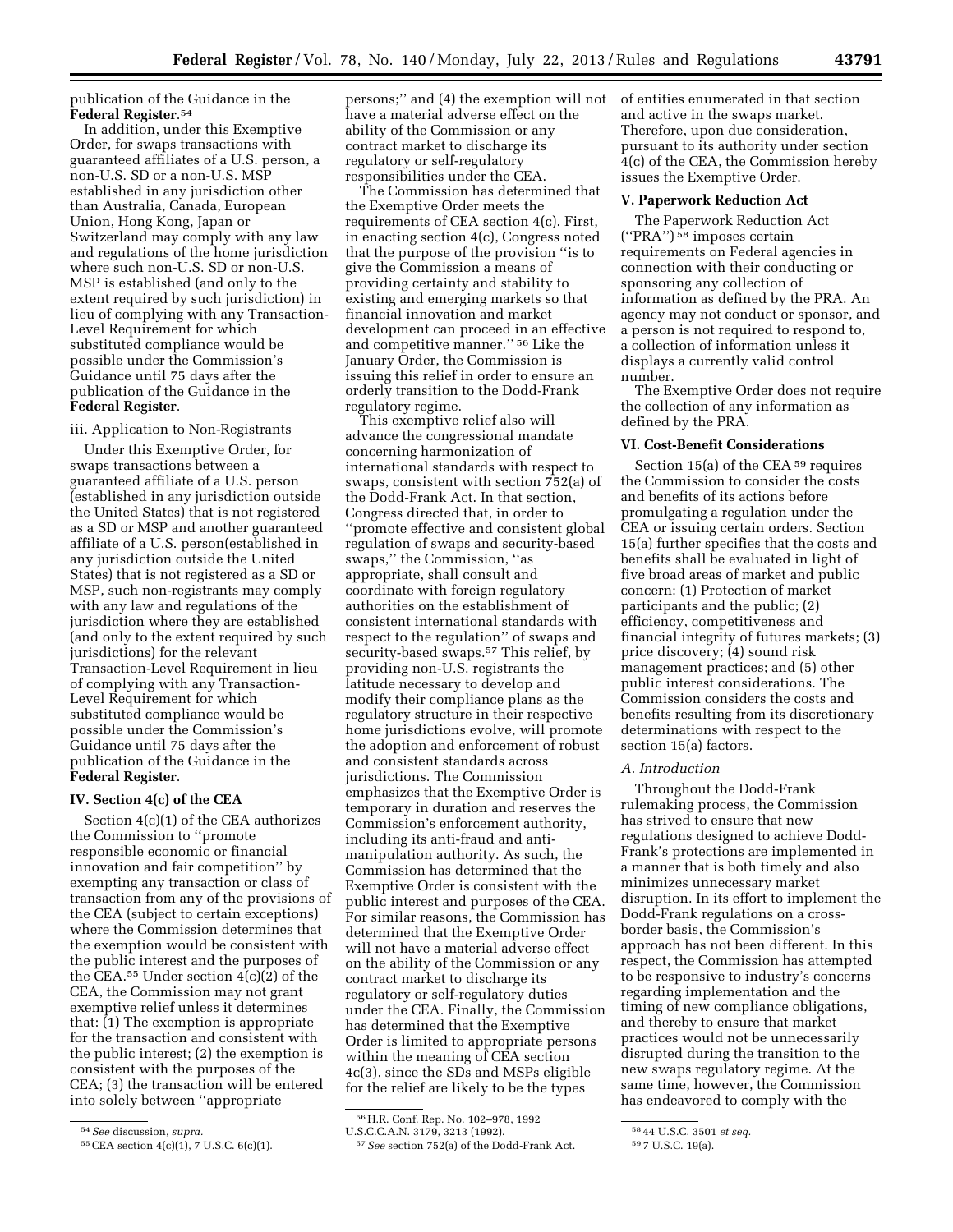Congressional mandate to implement the new SD and MSP regulatory scheme in a timely manner. The Commission, therefore, also seeks to ensure that the implementation of these requirements is not subject to undue delay. The Commission believes that the Exemptive Order strikes the proper balance between promoting an orderly transition to the new regulatory regime under the Dodd-Frank Act, while appropriately tailoring relief to ensure that market practices are not unnecessarily disrupted during such transition.

The Exemptive Order also reflects the Commission's recognition that international coordination is essential in this highly interconnected global market, where risks are transmitted across national borders and market participants operate in multiple jurisdictions.60 The Exemptive Order would allow market participants to implement the calculations related to SD and MSP registration on a uniform basis and to delay compliance with certain Dodd-Frank requirements while the Commission continues to work closely with other domestic financial regulatory agencies and its foreign counterparts in an effort to further harmonize the cross-border regulatory framework.

### *B. Consideration of Costs and Benefits of the Exemptive Order*

The Exemptive Order permits, subject to the conditions specified therein, market participants outside the United States to: (i) Apply the January Order's limited, interim definition of the term ''U.S. person'' for a period of 75 days; (ii) make the SD and MSP registration calculations in accordance with the January Order's guidance for a period of 75 days; and (iii) delay compliance with certain Dodd-Frank requirements specified in the Exemptive Order. The Exemptive Order reflects the Commission's determination to protect U.S. persons and markets through the cross-border application of the provisions of the Dodd-Frank Act and the Commission's regulations in a manner consistent with section 2(i) of the CEA and longstanding principles of international comity. By carefully tailoring the scope and extent of the phasing-in provided by the Exemptive Order, the Commission believes that it achieves an appropriately balanced approach to implementation that

mitigates the costs of compliance while avoiding open-ended delay in protecting the American public from swaps activities overseas. To be sure, the conditions attached to the Exemptive Order are not without cost, but the Commission believes that the phasing-in of certain Dodd-Frank requirements as permitted by the Exemptive Order will reduce overall costs to market participants.

In the absence of the Exemptive Order, non-U.S. SDs or MSPs would be required to be fully compliant with the Dodd-Frank regulatory regime without further delay. The Exemptive Order allows non-U.S. SDs and MSPs (and foreign branches of U.S. SDs and MSPs) to delay compliance with a number of these requirements until (at latest) December 21, 2013. With respect to these entities, therefore, the benefits include not only the avoided costs of compliance with certain requirements during the time that the Exemptive Order is in effect, but also increased efficiency, because the additional time allowed to phase in compliance will allow market participants more flexibility to implement compliance in a way that is compatible with their systems and practices. The additional time provided by the Exemptive Order will also give foreign regulators more time to adopt regulations covering similar topics, which could increase the likelihood that substituted compliance will be an option for market participants. Thus, the Exemptive Order is expected to help reduce the costs to market participants of implementing compliance with certain Dodd-Frank requirements. These and other costs and benefits are considered below.

# 1. Costs

The costs of the Exemptive Order are similar to those of the January Order. One potential cost, which is difficult to quantify, is the potential that the relief provided herein—which will delay the application of certain Dodd-Frank requirements to non-US SDs and MSPs and to foreign branches of U.S. SDs and MSPs—will leave market participants without certain protections and will leave U.S. taxpayers exposed to systemic risks. As with the January Order, however, the Commission believes that these risks are mitigated by the relatively short time period of the Exemptive Order's application.

When the Commission issued the January Order, it also considered the possibility that the order could result in competitive disparities from the delay in compliance permitted to non-U.S. market participants, discouraging potential non-U.S. counterparties from

engaging in swaps with U.S. persons. As the Commission noted in the January Order, it was difficult to estimate quantitatively the potential negative effects that the January Order would have on U.S. SDs and MSPs. Similarly, while the Commission cannot exclude the possibility that the Exemptive Order could result in negative competitive effects on U.S. SDs and MSPs, it would be difficult to estimate those potential negative effects quantitatively. Nevertheless, the Commission notes that, in the six months since it issued the January Order, it has not observed significant competitive disparities that discouraged potential non-U.S. counterparties from engaging in swaps with U.S. SDs and MSPs. Given the short time period of the Exemptive Order's application, the Commission believes it is unlikely that the Exemptive Order (which is more limited in scope than the January Order) will cause significant competitive disparities that will harm U.S. SDs and MSPs.

### 2. Benefits

As with the January Order, the primary benefit of the Exemptive Order is that it affords entities additional time to come into compliance with certain of the Commission's regulations. By phasing in (1) the term ''U.S. person,'' (2) SD and MSP calculations, and (3) the application of various Entity- and Transaction-Level requirements to persons in six jurisdictions outside the U.S., the Exemptive Order will reduce compliance costs for such persons. This relief will provide market participants with the additional time that they need for an orderly transition and will allow market participants to apply the Dodd-Frank requirements flexibly to their particular circumstances.

Importantly, the Exemptive Order allows non-U.S. SDs and non-U.S. MSPs and foreign branches of U.S. SDs and MSPs from six jurisdictions to delay compliance with Entity-Level Requirements (as defined in the Exemptive Order) and Transaction-Level Requirements (other than clearing and trade execution) for which substituted compliance is possible, as described in the Guidance. This delay will permit the Commission to properly develop the scope and standards of its ''substituted compliance'' regime by allowing foreign regulators additional time to implement regulatory changes necessary to facilitate the Commission's determination of comparability.

<sup>60</sup>*See generally* CFTC–SEC Joint Report on International Swap Regulation Required by Section 719(c) of the Dodd-Frank Wall Street Reform and Consumer Protection Act at 105–09 (Jan. 31, 2012), available at *[http://](http://www.cftc.gov/ucm/groups/public/@swaps/documents/file/dfstudy_isr_013112.pdf)[www.cftc.gov](http://www.cftc.gov)[/ucm/groups/](http://www.cftc.gov/ucm/groups/public/@swaps/documents/file/dfstudy_isr_013112.pdf)  [public/@swaps/documents/file/](http://www.cftc.gov/ucm/groups/public/@swaps/documents/file/dfstudy_isr_013112.pdf)  dfstudy*\_*isr*\_*013112.pdf.*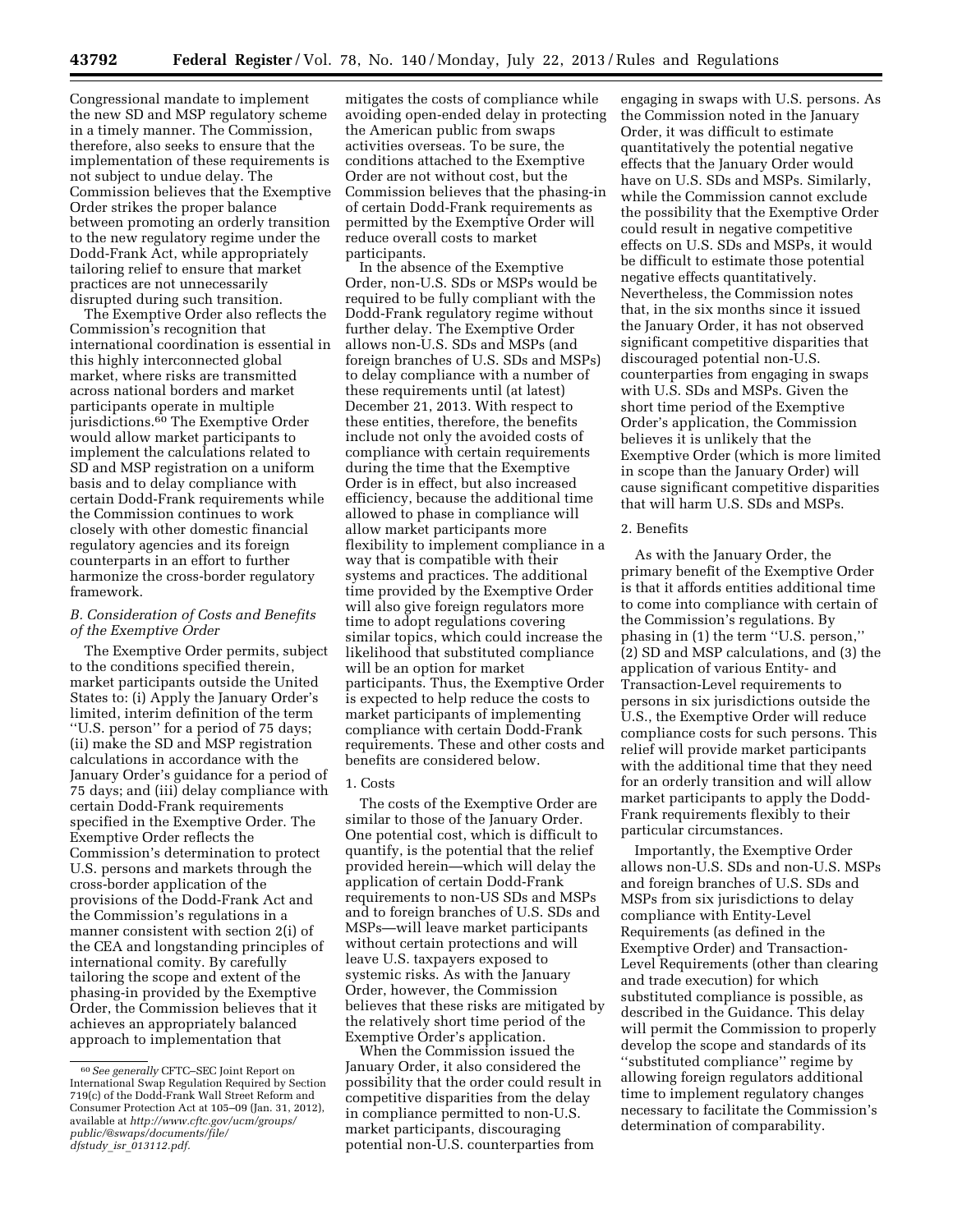#### *C. Section 15(a) Factors*

1. Protection of Market Participants and the Public

The exemptive relief provided in the Exemptive Order will protect market participants and the public by facilitating a more orderly transition to the new regulatory regime than might otherwise occur in the absence of the order. In particular, non-U.S. persons are afforded additional time to come into compliance than would otherwise be the case, which contributes to greater stability and reliability of the swaps markets during the transition process.

2. Efficiency, Competitiveness, and Financial Integrity of the Markets

The Commission believes that the efficiency and integrity of the markets will be furthered by the additional compliance time provided in the Exemptive Order. As discussed above, the Commission is mindful of the possibility that the Exemptive Order could potentially cause competitive disparities, but believes it is unlikely that the Exemptive Order will cause significant competitive disparities that will harm U.S. SDs and MSPs.

#### 3. Price Discovery

The Commission has not identified any costs or benefits of the Exemptive Order with respect to price discovery.

#### 4. Risk Management

As with the January Order, application of Entity-Level risk management and capital requirements to non-U.S. SDs and MSPs could be delayed by operation of the Exemptive Order, which could weaken risk management. However, such potential risk is limited by the fact that the Exemptive Order is applicable for a finite time.

# 5. Other Public Interest Considerations

The Commission has not identified any other public interest considerations relating to costs or benefits of the Exemptive Order.

#### **VII. Exemptive Order**

The Commission, in order to provide for an orderly implementation of Title VII of the Dodd-Frank Wall Street Reform and Consumer Protection Act (''Dodd-Frank Act''), and consistent with the determinations set forth above, which are incorporated in the Exemptive Order by reference, hereby grants, pursuant to section 4(c) of the Commodity Exchange Act (''CEA''), time-limited relief to non-U.S. swap dealers (''SDs'') and major swap participants (''MSPs'') and to foreign

branches of U.S. SDs and MSPs, from certain swap provisions of the CEA, subject to the terms and conditions below.

(1) *Phase-in of ''U.S. Person'' Definition:* For purposes of the Exemptive Order, from July 13, 2013 until 75 days after the Interpretive Guidance and Policy Statement Regarding Compliance with Certain Swap Regulations (''Guidance'') is published in the **Federal Register**, all market participants, including a prospective or registered SD or MSP, must apply a ''U.S. person'' definition which would define the term as:

(i) A natural person who is a resident of the United States;

(ii) A corporation, partnership, limited liability company, business or other trust, association, joint-stock company, fund or any form of enterprise similar to any of the foregoing, in each case that is (A) organized or incorporated under the laws of a state or other jurisdiction in the United States or (B) for all such entities other than funds or collective investment vehicles, having its principal place of business in the United States;

(iii) A pension plan for the employees, officers or principals of a legal entity described in (ii) above, unless the pension plan is primarily for foreign employees of such entity;

(iv) An estate of a decedent who was a resident of the United States at the time of death, or a trust governed by the laws of a state or other jurisdiction in the United States if a court within the United States is able to exercise primary supervision over the administration of the trust; or

(v) An individual account or joint account (discretionary or not) where the beneficial owner (or one of the beneficial owners in the case of a joint account) is a person described in (i) through (iv) above.

Until 75 days after the Guidance is published in the **Federal Register**, any person not listed in (i) to (v) above is a ''non-U.S. person'' for purposes of the Exemptive Order.

(2) *Phase-In of Guaranteed Affiliates and ''Affiliate Conduits'':* Guaranteed affiliates and affiliate conduits do not need to comply with Transaction-Level Requirements relating to swaps with non-U.S. persons and foreign branches of U.S. swap dealers and MSPs until 75 days after the Final Guidance is published in the **Federal Register**.

(3) *De Minimis SD and MSP Threshold Calculations:* From July 13, 2013 until 75 days after the Guidance is published in the **Federal Register**, a non-U.S. person is not required to include, in its calculation of the

aggregate gross notional amount of swaps connected with its swap dealing activity for purposes of Commission regulation 1.3(ggg)(4), or in its calculation of whether it is an MSP for purposes of Commission regulation 1.3(hhh):

(i) Any swap where the counterparty is not a U.S. person, or

(ii) Any swap where the counterparty is a foreign branch of a U.S. person that is registered as an SD.

(4) *Aggregation for Purposes of the De Minimis Calculation:* From July 13, 2013 until 75 days after the Guidance is published in the **Federal Register**, a non-U.S. person that was engaged in swap dealing activities with U.S. persons as of December 21, 2012 is not required to include, in its calculation of the aggregate gross notional amount of swaps connected with its swap dealing activity for purposes of Commission regulation 1.3(ggg)(4), the aggregate gross notional amount of swaps connected with the swap dealing activity of its U.S. affiliates under common control.61 Further, from July 13, 2013 until 75 days after the Guidance is published in the **Federal Register**, a non-U.S. person that was engaged in swap dealing activities with U.S. persons as of December 21, 2012 and is an affiliate under common control with a person that is registered as an SD is also not required to include, in its calculation of the aggregate gross notional amount of swaps connected with its swap dealing activity for purposes of Commission regulation 1.3(ggg)(4), the aggregate gross notional amount of swaps connected with the swap dealing activity of any non-U.S. affiliate under common control that is either (i) engaged in swap dealing activities with U.S. persons as of December 21, 2012 or (ii) registered as an SD. Also, from July 13, 2013 until 75 days after the Guidance is published in the **Federal Register**, a non-U.S. person is not required to include, in its calculation of the aggregate gross notional amount of swaps connected with its swap dealing activity for purposes of Commission regulation 1.3(ggg)(4), the aggregate gross notional amount of swaps connected with the swap dealing activity of its non-U.S. affiliates under common control with

 $^{61}\mathrm{For}$  this purpose, the Commission construes ''affiliates'' to include persons under common control as stated in the Commission's final rule further defining the term ''swap dealer,'' which defines control as ''the possession, direct or indirect, of the power to direct or cause the direction of the management and policies of a person, whether through the ownership of voting securities, by contract or otherwise.'' *See* Final Entities Rules, 77 FR at 30631, n. 437.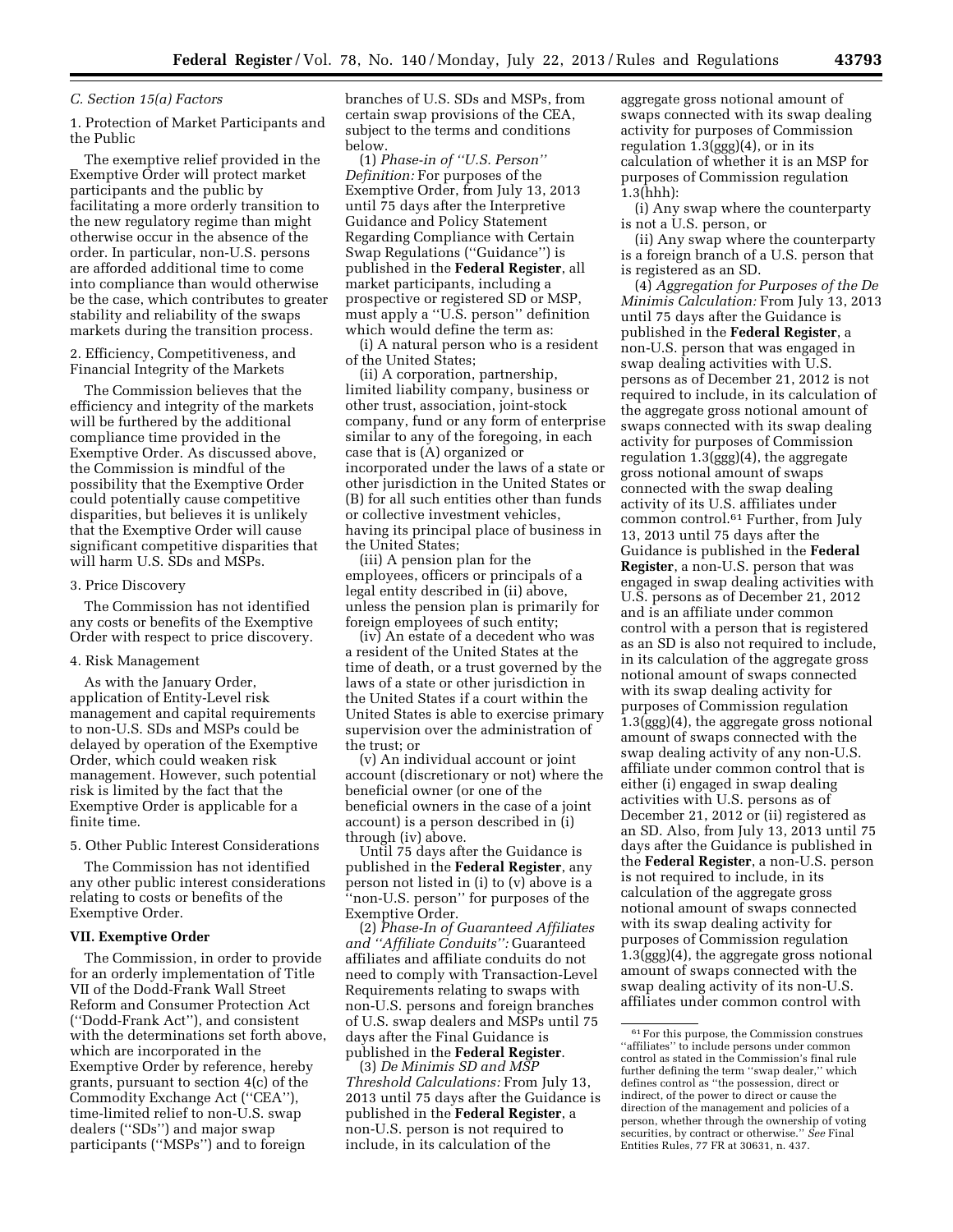other non-U.S. persons as counterparties.

(5) *SD Registration:* A non-U.S. person that was previously exempt from registration as an SD because of the temporary relief extended to such person under the Commission's exemptive order issued on January 7,  $2013,62$  but that is required to register as an SD under Commission regulation § 1.3(ggg)(4) because of changes to the scope of the term ''U.S. person'' or changes in the de minimis SD calculation or aggregation for purposes of the de minimis calculation, is not required to register as an SD until two months after the end of the month in which such person exceeds the de minimis threshold for SD registration.

(6) *Entity-Level Requirements:* 

(i) *Non-U.S. SDs and non-U.S. MSPs.*  Except as provided in (ii) of this paragraph 6, a non-U.S. SD or non-U.S. MSP established in Australia, Canada, the European Union, Hong Kong, Japan or Switzerland need not comply with any Entity-Level Requirement 63 for which substituted compliance is possible under the Commission's Guidance until the earlier of December 21, 2013 or 30 days following the issuance of an applicable substituted compliance determination under the Guidance (''Substituted Compliance Determination'') for the relevant Entity-Level Requirement of the jurisdiction in which the non-U.S. SD or non-U.S. MSP is established.

(ii) Notwithstanding paragraph (6)(i), non-U.S. SDs and non-U.S. MSPs established in Australia, Canada, the European Union, Hong Kong, Japan or Switzerland that are not part of an affiliated group in which the ultimate parent entity is a U.S. SD, U.S. MSP, U.S. bank, U.S. financial holding company, or U.S. bank holding company may delay compliance with the swap data repository (''SDR'') reporting requirements of part 45 and part 46 of the Commission's regulations with respect to swaps with non-U.S. counterparties on the condition that,

during the relief period: (1) Such non-U.S. SDs and non-U.S. MSPs are in compliance with the swap data recordkeeping and reporting requirements of their home jurisdictions; or (2) where no swap data reporting requirements have been implemented in their home jurisdictions, such non-U.S. SDs and non-U.S. MSPs comply with the recordkeeping requirements of Regulations 45.2, 45.6, 46.2 and 46.4. This relief will expire the earlier of December 21, 2013 or, in the event of a Substituted Compliance Determination for the regulatory requirements of parts 45 and 46 of the jurisdiction in which the non-U.S. SD or non-U.S. MSP is established, 30 days following the issuance of such Substituted Compliance Determination.64

(7) *Transaction-Level Requirements Applicable to Non-U.S. SDs and MSPs.*65 A non-U.S. SD or non-U.S. MSP established in Australia, Canada, the European Union, Hong Kong, Japan or Switzerland may comply with any law and regulations of the home jurisdiction where such non-U.S. SD or non-U.S. MSP is established (and only to the extent required by such jurisdiction) in lieu of complying with any Transaction-Level Requirement for which substituted compliance would be possible under the Commission's Guidance (other than a clearing requirement under CEA section 2(h)(1), Commission regulations under part 50, and Commission regulation 23.506; a trade execution requirement under CEA section 2(h)(8) and regulation 37.12 or 38.11; 66 or a real-time reporting

In addition, to the extent that a guaranteed affiliate is given exemptive relief from any particular Transaction-Level Requirement under this Exemptive Order, the same exemptive relief would apply to affiliate conduits.

66The Commission has adopted regulations for determining when a swap is ''available to trade'' and a compliance schedule for the trade execution requirement that applies when a swap subject to

requirement under part 43 of the Commission regulations for swaps with guaranteed affiliates of a U.S. person),67 until the earlier of December 21, 2013 or 30 days following the issuance of a Substituted Compliance Determination for the relevant regulatory requirement of the jurisdiction in which the non-U.S. SD or non-U.S. MSP is established.

(8) With respect to a swap that is subject to a clearing requirement under CEA section 2(h)(1), Commission regulations under part 50, and Commission regulation 23.506, any non-U.S. SD or non-U.S. MSP that was not required to clear under the January Order may delay complying with such clearing requirement until 75 days after the publication of the Guidance in the **Federal Register**.

(9) For swaps transactions with guaranteed affiliates of a U.S. person, a non-U.S. SD or non-U.S. MSP established in Australia, Canada, the European Union, Hong Kong, Japan or Switzerland may comply with any law and regulations of the home jurisdiction where such non-U.S. SD or non-U.S. MSP is established related to real-time reporting requirements (and only to the extent required by such home jurisdiction) in lieu of complying with the real-time reporting requirements of part 43 of the Commission regulations, until September 30, 2013.

(10) For swaps transactions with guaranteed affiliates of a U.S. person, a non-U.S. SD or a non-U.S. MSP established in jurisdiction other than Australia, Canada, European Union, Hong Kong, Japan or Switzerland may comply with any law and regulations of

 $^{67}\mathrm{As}$  used in the Exemptive Order, the term 'guaranteed affiliate'' refers to a non-U.S. person that is affiliated with a U.S. person and guaranteed by a U.S. person. In addition, for purposes of the Exemptive Order, the Commission interprets the term ''guarantee'' generally to include not only traditional guarantees of payment or performance of the related swaps, but also other formal arrangements that, in view of all the facts and circumstances, support the non-U.S. person's ability to pay or perform its swap obligations with respect to its swaps. *See* Cross-Border Application of Certain Swaps Provisions of the Commodity Exchange Act, 77 FR 41214, 41221 n. 47 (Jul. 12, 2012). The term ''guarantee'' encompasses the different financial arrangements and structures that transfer risk directly back to the United States. In this regard, it is the substance, rather than the form, of the arrangement that determines whether the arrangement should be considered a guarantee for purposes of the Exemptive Order.

<sup>62</sup>Final Exemptive Order Regarding Compliance with Certain Swap Regulations, 78 FR 858 (Jan. 7, 2013) (''January Order'').

<sup>63</sup>For purposes of the Exemptive Order, the term ''Entity-Level Requirements'' refers to the requirements set forth in Commission regulations 3.3, 23.201, 23.203, 23.600, 23.601, 23.602, 23.603, 23.605, 23.606, 23.608, 23.609, and parts 45 and 46. The Commission notes that it has not yet finalized regulations regarding capital adequacy or margin and segregation for uncleared swaps. In the event that the Commission finalizes regulations regarding capital adequacy or margin and segregation for uncleared swaps before December 21, 2013, non-U.S. SDs and non-U.S. MSPs would comply with such requirements in accordance with any compliance date provided in the relevant rulemaking.

<sup>64</sup>Commission staff also extended no-action relief regarding reporting in the cross-border context to address privacy law conflicts. *See* CFTC Division of Market Oversight, Time-Limited No-Action Relief Permitting Part 45 and Part 46 Reporting Counterparties to Mask Legal Entity Identifiers, Other Enumerated Identifiers and Other Identifying Terms and Permitting Part 20 Reporting Entities to Mask Identifying Information, with respect to certain Enumerated Jurisdictions, No-Action Letter No. 13–41 (Jun. 28, 2013).

<sup>65</sup>For purposes of the Exemptive Order, the term ''Transaction-Level Requirements'' refers to the requirements set forth in Commission regulations 23.202, 23.205, 23.400 to 23.451, 23.501, 23.502, 23.503, 23.504, 23.505, 23.506, 23.610 and parts 43 and 50. The Commission notes that (1) it has not yet finalized regulations regarding margin and segregation for uncleared swaps and (2) it has not yet determined that any swap is ''available to trade'' such that a trade execution requirement applies to the swap.

mandatory clearing is available to trade. At the present time, no swaps no swap either has been determined to be made available to trade or is subject to a trade execution requirement. *See*  Process for a Designated Contract Market or Swap Execution Facility To Make a Swap Available to Trade, Swap Transaction Compliance and Implementation Schedule, and Trade Execution Requirement Under the Commodity Exchange Act, 78 FR 33606 (Jun. 4, 2013). *See* CEA section 2(h)(8) and 17 CFR 37.12 or 38.11.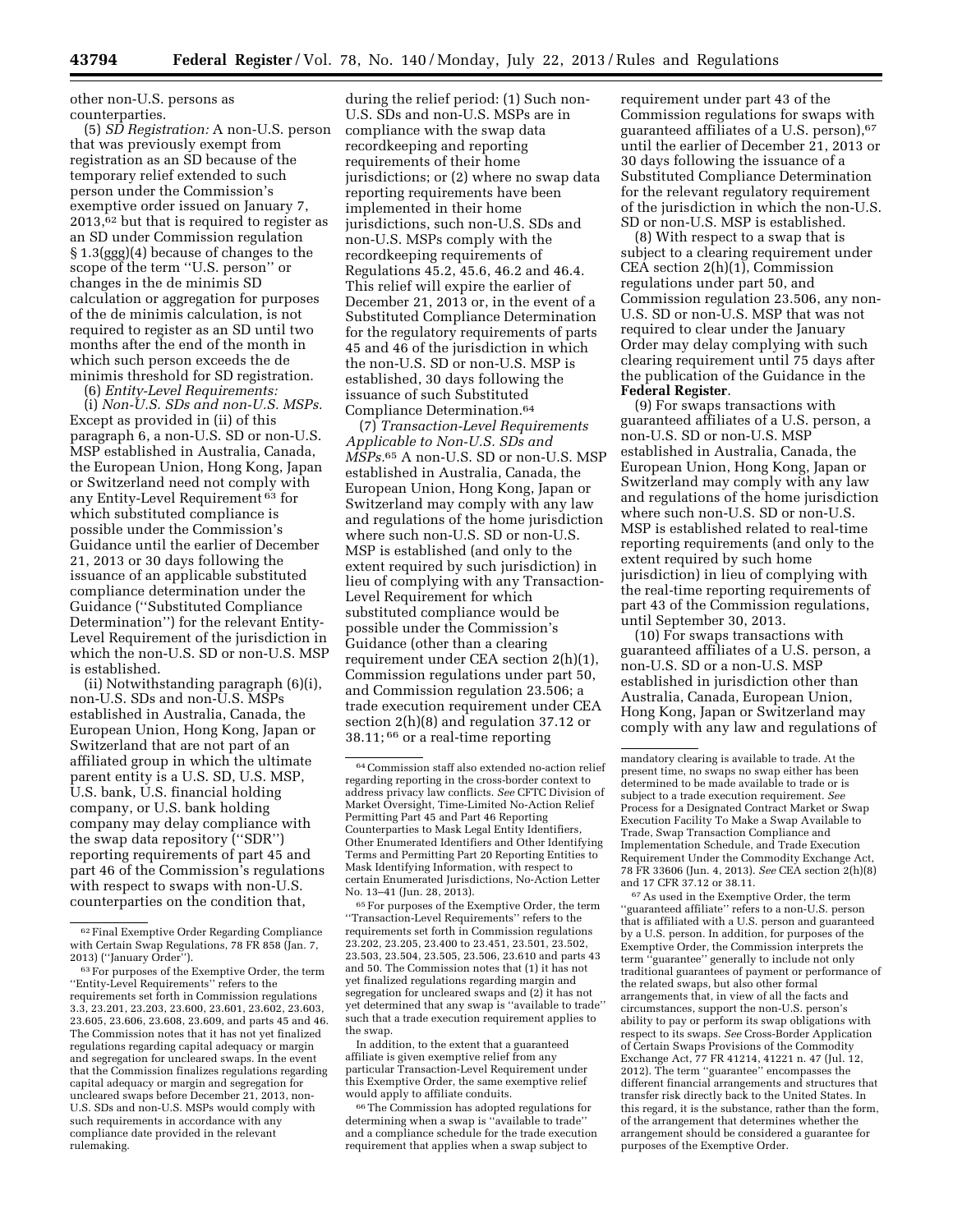the home jurisdiction where such non-U.S. SD or non-U.S. MSP is established (and only to the extent required by such jurisdiction) in lieu of complying with any Transaction-Level Requirement for which substituted compliance would be possible under the Commission's Guidance until 75 days after the publication of the Guidance in the **Federal Register**.

(11) *U.S. Registrants:* The Exemptive Order does not apply to a U.S. person that is required to register as an SD or MSP. Notwithstanding the previous sentence, a foreign branch of a U.S. SD or MSP located in Australia, Canada, the European Union, Hong Kong, Japan or Switzerland may comply with any law and regulations of the jurisdiction where the foreign branch is located (and only to the extent required by such jurisdiction) for the relevant Transaction-Level Requirement in lieu of complying with any Transaction-Level Requirement for which substituted compliance would be possible under the Commission's Guidance (other than a clearing requirement under CEA section 2(h)(1), Commission regulations under part 50, and Commission regulation 23.506; a trade execution requirement under CEA section 2(h)(8) and regulation 37.12 or 38.11; 68 or a real-time reporting requirement under part 43 of the Commission regulations for swaps with guaranteed affiliates of a U.S. person), until the earlier of December 21, 2013 or 30 days following the issuance of a Substituted Compliance Determination for the relevant Transaction-Level Requirement in the applicable jurisdiction in which the foreign branch is located.

(12) With respect to a swap that is subject to the clearing requirement under CEA section 2(h)(1), Commission regulations under part 50, and Commission regulation 23.506, any foreign branch of a U.S. SD or MSP that was not required to clear under the January Order may delay complying with such clearing requirement until 75 days after the publication of the Guidance in the **Federal Register**.

(13) For swaps transactions with guaranteed affiliates of a U.S. person, a foreign branch of a U.S. SD or MSP located in Australia, Canada, the European Union, Hong Kong, Japan or Switzerland may comply with the law and regulations of the jurisdiction where the foreign branch is located related to real-time reporting (and only to the extent required by such jurisdiction) in lieu of complying with the real-time reporting requirements of part 43 of the Commission regulations until September 30, 2013.

(14) A foreign branch of a U.S. SD or MSP located in any jurisdiction other than Australia, Canada, European Union, Hong Kong, Japan or Switzerland may comply with any law and regulations of the jurisdiction where the foreign branch is located (and only to the extent required by such jurisdiction) for the relevant Transaction-Level Requirement in lieu of complying with any Transaction-Level Requirement for which substituted compliance would be possible under the Commission's Guidance until 75 days after the publication of the Guidance in the **Federal Register**.

(15) For swaps transactions between a guaranteed affiliate of a U.S. person (established in any jurisdiction outside the United States) that is not registered as a SD or MSP and another guaranteed affiliate of a U.S. person (established in any jurisdiction outside the United States) that is not registered as a SD or MSP, such non-registrants may comply with any law and regulations of the jurisdiction where they are established (and only to the extent required by such jurisdiction) for the relevant Transaction-Level Requirement in lieu of complying with any Transaction-Level Requirement for which substituted compliance would be possible under the Commission's Guidance until 75 days after the publication of the Guidance in the **Federal Register**.

(16) *Inter-Affiliate Exemption.* Where one of the counterparties is electing the Inter-Affiliate Exemption, nothing in this Exemptive Order affects or eliminates the obligation of any party to comply with the conditions of the Inter-Affiliate Exemption, including the treatment of outward-facing swaps condition in Commission regulation 50.52(b)(4)(i).

(17) *Expiration of Relief:* The relief provided to non-U.S. SDs, non-U.S. MSPs and foreign branches of a U.S. SD or U.S. MSP in this order shall be effective on July 13, 2013 and expire on December 21, 2013 or such earlier date specified in the Order.

(18) *Scope of Relief:* The time-limited relief provided in this order: (i) Shall not affect, with respect to any swap within the scope of this order, the applicability of any other CEA provision or Commission regulation (*i.e.,* those outside the Entity-Level and Transaction-Level Requirements); (ii) shall not limit the applicability of any CEA provision or Commission regulation to any person, entity or transaction except as provided in this order; (iii) shall not affect the applicability of any provision of the CEA or Commission regulation to futures contracts, or options on futures contracts; and (iv) shall not affect any effective or compliance date set forth in any Dodd-Frank Act rulemaking by the Commission. Nothing in this order affects the Commission's enforcement authority, including its anti-fraud and anti-manipulation authority.

Issued in Washington, DC, on July 16, 2013, by the Commission.

### **Melissa D. Jurgens,**

*Secretary of the Commission.* 

#### **Appendices to Exemptive Order Regarding Compliance With Certain Swap Regulations—Commission Voting Summary and Chairman's Statement**

## **Appendix 1—Commission Voting Summary**

On this matter, Chairman Gensler and Commissioners Chilton and Wetjen voted in the affirmative. Commissioner O'Malia voted in the negative.

### **Appendix 2—Statement of Chairman Gary Gensler**

I support the Exemptive Order Regarding Compliance with Certain Swap Regulations (Order). With this Commission action another important step has been taken to make swaps market reform a reality.

Since the enactment of the Dodd-Frank Wall Street Reform and Consumer Protection Act (Dodd Frank Act), the Commission has worked steadfastly toward a transition from an opaque unregulated marketplace to a transparent, regulated swaps marketplace and has phased in the timing for compliance to give market participants time to adjust to the new regulatory regime and smooth the transition. The Order provides a phased-in compliance period for foreign swap dealers (including overseas affiliates of U.S. persons) and overseas branches of U.S. swap dealers with respect to certain requirements of the Dodd-Frank Act.

Today's Order is a continuation of the Commission's commitment to this phasing of compliance—in this case for foreign market participants—and follows upon the Commission's January 2013 phase-in exemptive order, which expired on July 12, 2013. The Order will remain in effect until December 21, 2013, and is intended to complement other Commission and staff actions that facilitate an orderly transition.

As of July 12th, 80 swap dealers have registered with the Commission. Of these, 35

<sup>68</sup>The Commission has adopted regulations for determining when a swap is ''available to trade'' and a compliance schedule for the trade execution requirement that applies when a swap subject to mandatory clearing is available to trade. At the present time, no swap either has been determined to be made available to trade or is subject to a trade execution requirement. *See* Process for a Designated Contract Market or Swap Execution Facility To Make a Swap Available to Trade, Swap Transaction Compliance and Implementation Schedule, and Trade Execution Requirement Under the Commodity Exchange Act, 78 FR 33606 (Jun. 4, 2013). *See* CEA section 2(h)(8) and 17 CFR 37.12 or 38.11.